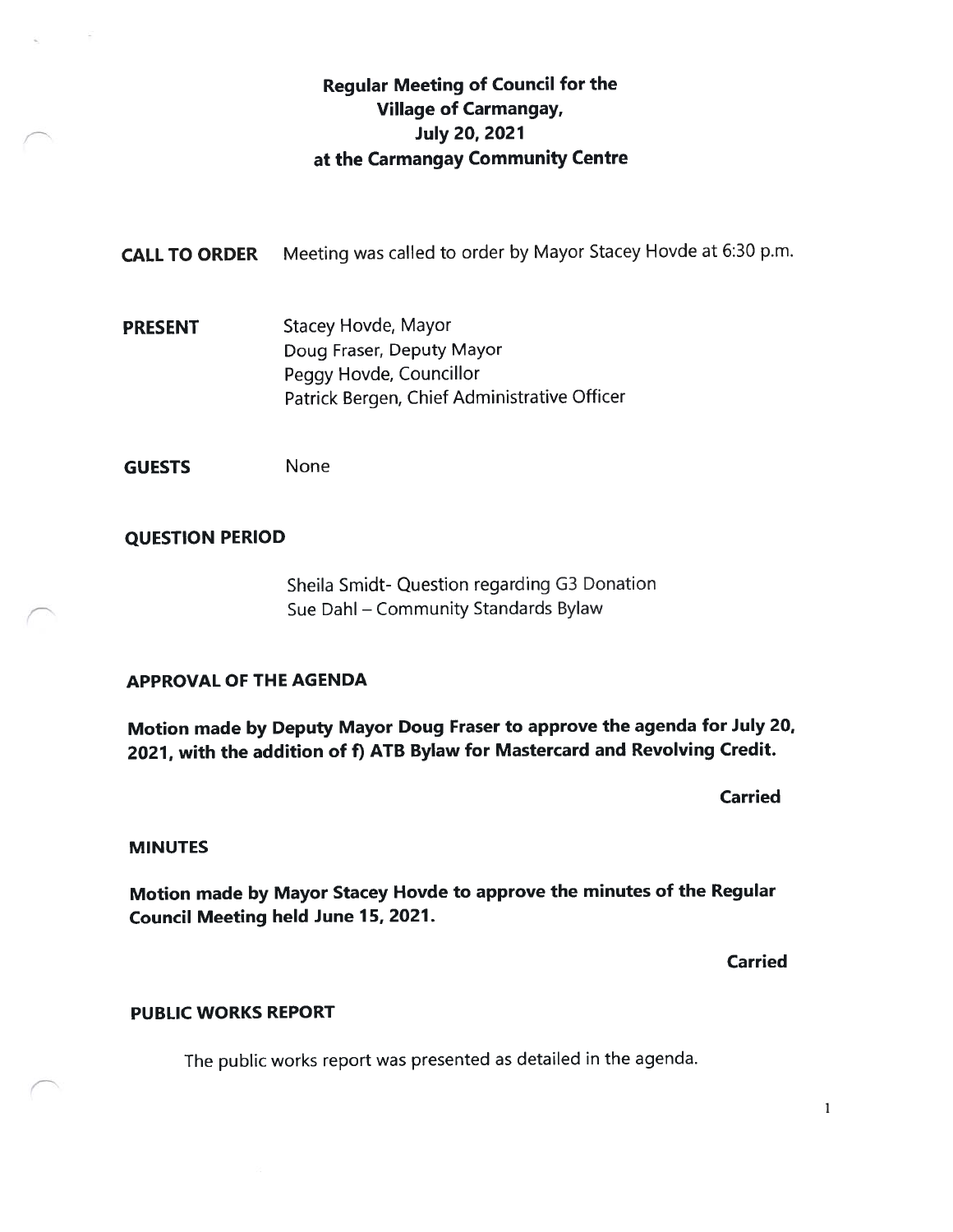#### ADMINISTRATOR REPORT

The Administration Report was presented as detailed in the agenda.

# Motion made by Councillor Peggy Hovde to accept both reports as presented.

Carried

#### **CORRESPONDENCE**

None

#### FINANCIAL REPORTS

Motion made by Councillor Peggy Hovde to accept the financial report as presented.

Carried

#### NEW BUSINESS

a) Vulcan County IDP Council Decision

Motion made by Mayor Stacey Hovde to direct the CAO to set up a meeting with the ORRSC planner.

Carried

b) New MPC Member

Motion made by Deputy Mayor Doug Fraser to appoint Sarah Mitchell to the Municipal Planning Commission for a period of three years.

Carried.

c) Small Business Park/ Residential Land Use Concept

Motion made by Deputy Mayor Doug Fraser to direct the CAO to proceed with the proposed area structure plan for an amount not to exceed \$1600.00.

Carried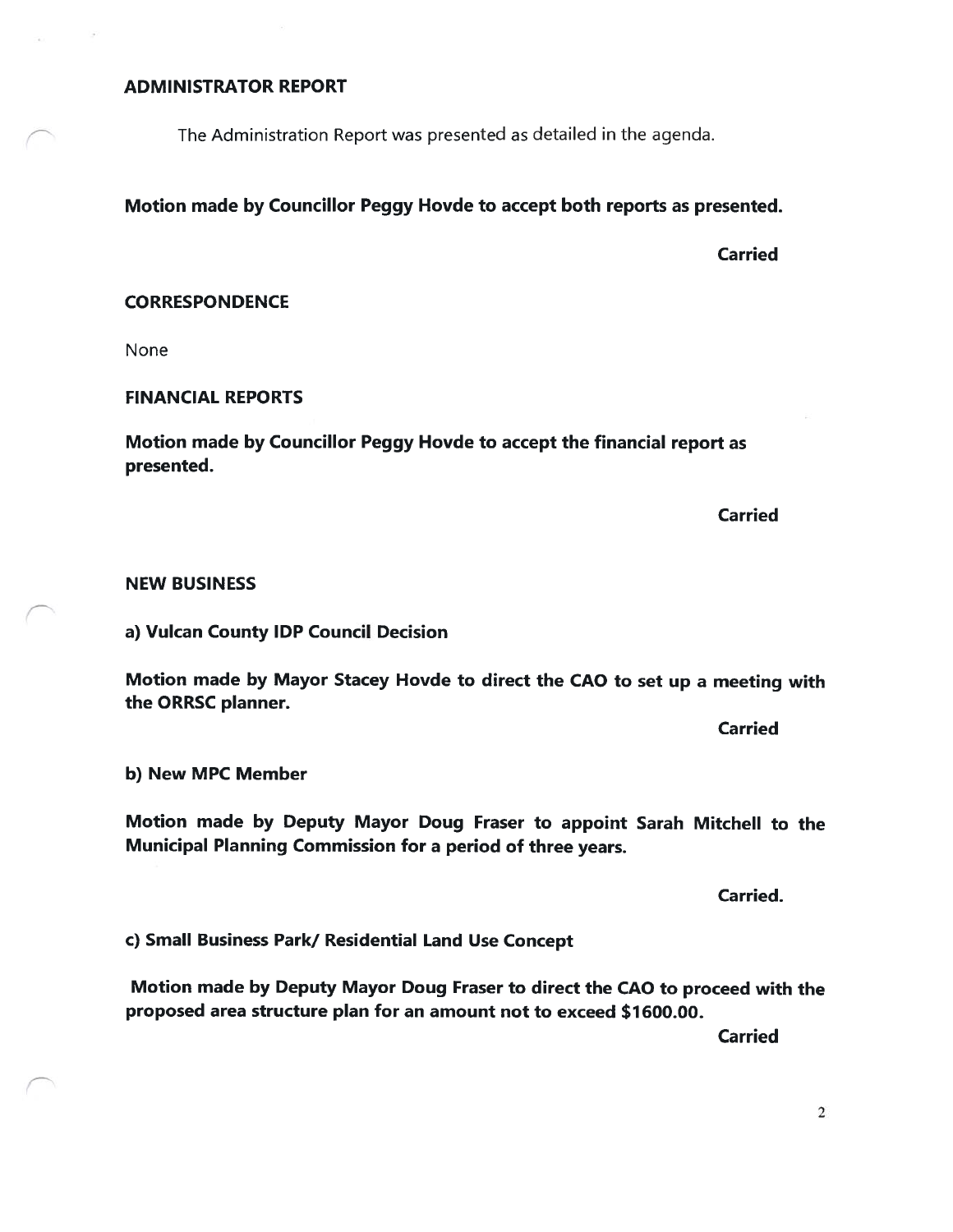d) Chinook Arch Agreement

Motion made by Councillor Peggy Hovde to approve the changes to the Chinook Arch System agreement.

Carried.

e) Updated Capital Plan

Motion made by Mayor Stacey Hovde to accep<sup>t</sup> the draft updated capital <sup>p</sup>lan for information.

Carried.

f) Bylaw <sup>804</sup> ATE Revolving Line of Credit, Bylaw <sup>805</sup> ATE Mastercard

Motion made by Mayor Stacey Hovde to rescind Bylaws <sup>787</sup> and <sup>782</sup>

Carried.

Motion made by Mayor Stacey Hovde to pass the first reading of Bylaw <sup>804</sup> ATB Revolving Line of Credit.

Carried.

Motion made by Deputy Mayor Doug Fraser to pass the second reading of Bylaw <sup>804</sup> Revolving Line of Credit.

Carried.

Motion made by Councillor Peggy Hovde for permission to pass the third reading of Bylaw <sup>804</sup> Revolving Line of Credit.

Carried Unanamously. Motion made by Mayor Stacey Hovde to pass the third reading of Bylaw <sup>804</sup> Revolving Line of Credit

Carried.

Motion made by Mayor Stacey Hovde to pass the first reading of Bylaw <sup>805</sup> ATB Mastercard.

Carried.

Motion made by Deputy Mayor Doug Fraser to pass the second reading for Bylaw <sup>805</sup> ATE Mastercard.

Carried.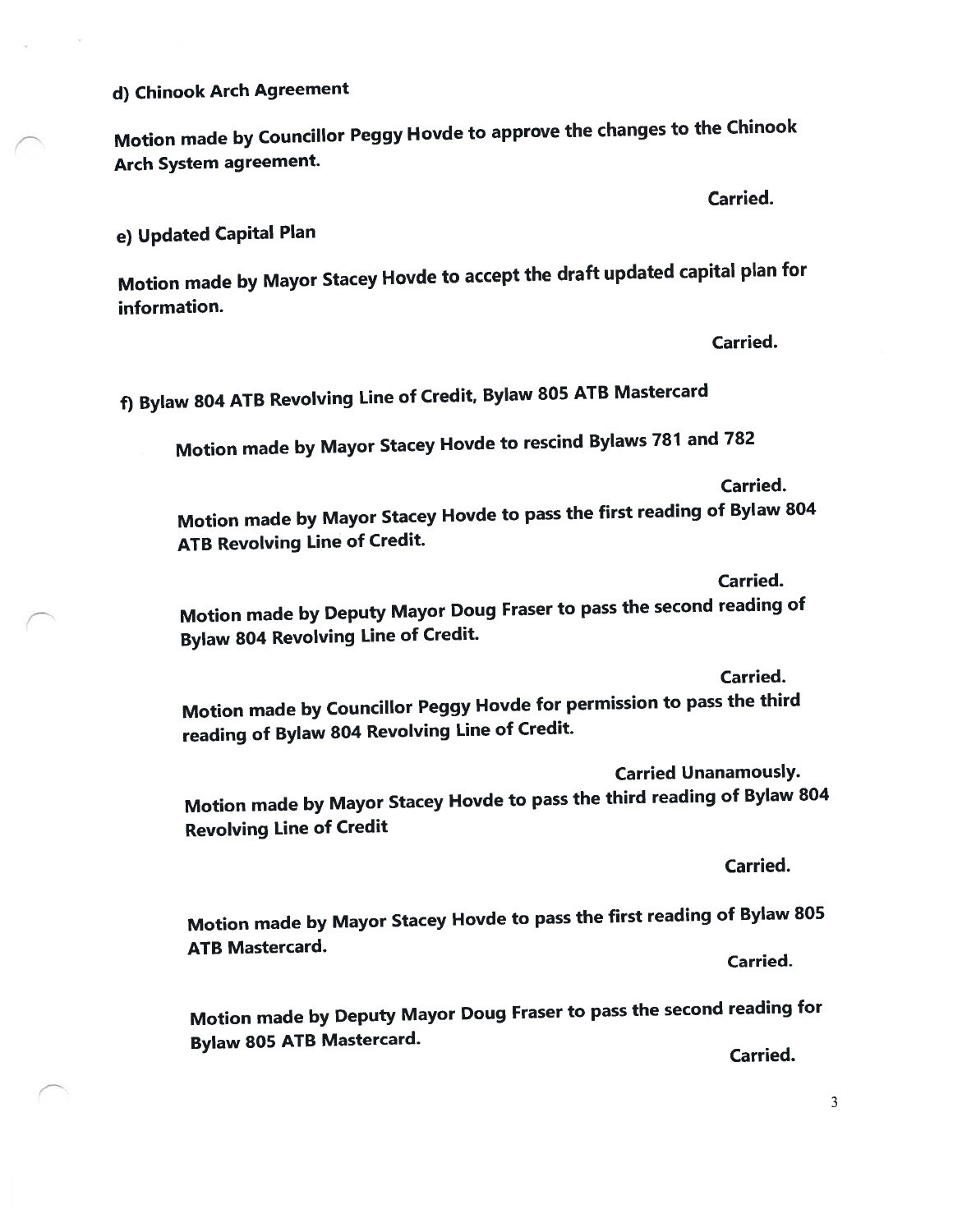Motion made by Councillor Peggy Hovde for permission to pass the third reading of Bylaw 805 ATB Mastercard.

Carried Unanamously.

Motion made by Mayor Stacey Hovde to pass the third reading of Bylaw \$05 ATB Mastercard.

Carried.

#### **REPORTS**

### a) ORRSC

No meeting

#### b) MARQUIS

- Carman Manor is now full
- Accommodation Standard Audit for COVID will be a yearly surprise visit
- Minister of seniors housing will be touring lodge in August.

# c) VULCAN DISTRICT SOLID WASTE

No meeting

### d) FCSS

- Municipal Affairs Emergency Response System (MAERS) and Emergency Social Services (ESS) while this is an FCSS responsibility it is not funded by the province. This becomes a municipality responsibility, and we must work with local governments to find a way to cover costs.
- An anonymous donor has given \$250,000.00 to the Town of Vulcan for an outdoor court (Ice rink/ pickle ball)
- Youth center has reopened with a significant increase in Food Friday attendance.

### e) SOUTHGROW

No meeting

# f) TWIN VALLEY REGIONAL WATER COMMISSION

- Administrative Bylaw passed
- Rates and fees Bylaw passed
- Water supply agreement was discussed
- Manager's contract was approved